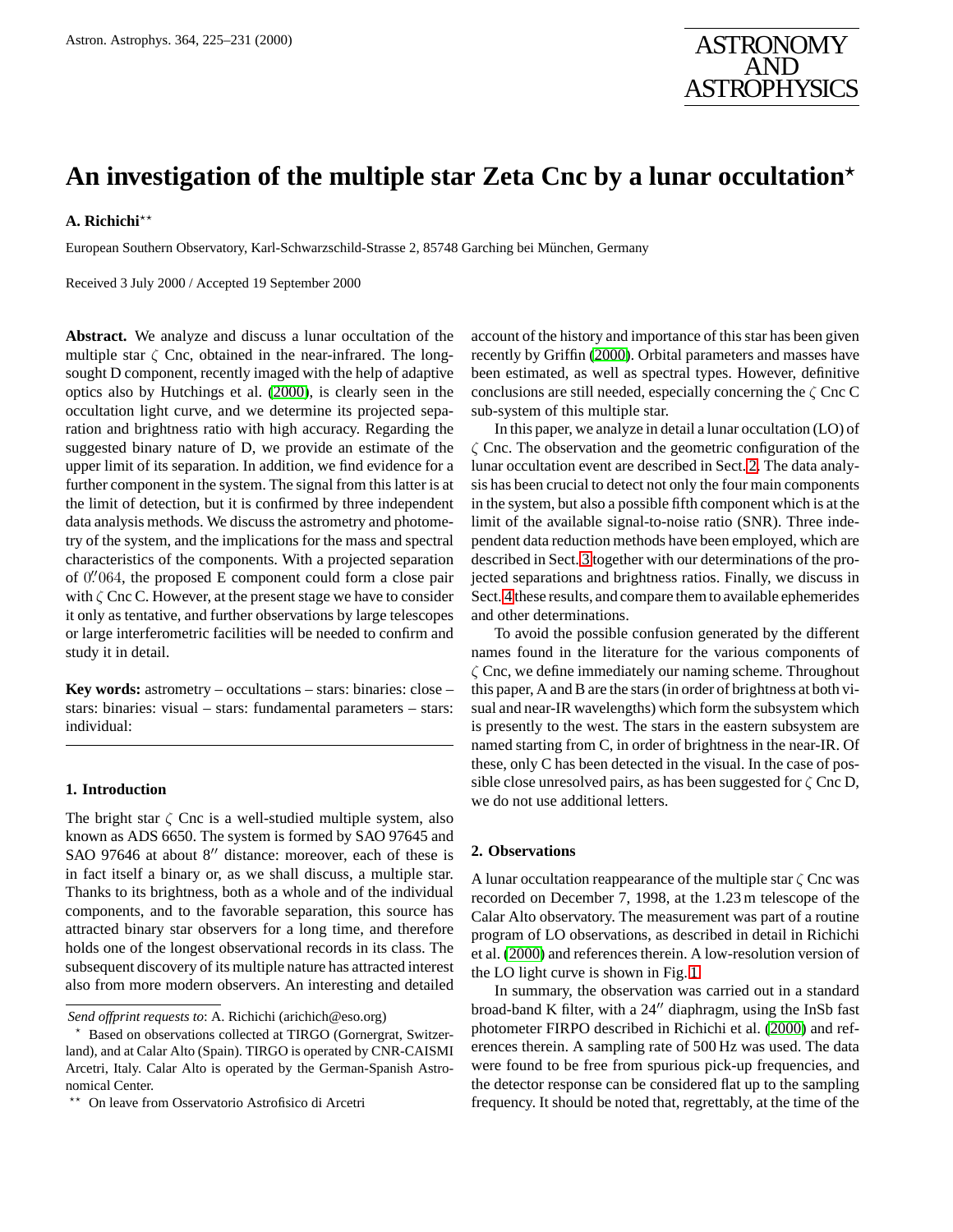<span id="page-1-0"></span>

**Fig. 1.** The occultation trace of SAO 97645, shown with a time resolution rebinned by a factor of 8. From left to right, the four reappearance events corresponding to components A, B, C and D are clearly visible, while the suspected E component close to C is hard to distinguish at this resolution. Note also the drift in the background level, caused by the receding Moon.

observation the telescope primary mirror was affected by surface defects and therefore parts of it were covered. The resulting collecting area was equivalent to a clear diameter of about 70 cm only.

Also, photometry of  $\zeta$  Cnc was obtained on January 15, 2000, at the TIRGO 1.5 m telescope. A standard broad-band K filter at  $2.2\mu$ m was used, and a  $21''$  diaphragm that included both the A-B and the C-D pairs. A total magnitude of K=3.50  $\pm$ 0.03 was measured. This value is used in Sect. 3 to derive the magnitudes of the individual components.

Table 1 lists the main parameters of the LO event, either predicted or derived from a best fit to the data as described in Sect. 3. A LO event only yields a one-dimensional scan of the brightness profile of the source, along the position angle (PA) along which the lunar limb moves. In particular, all separations between the  $\zeta$  Cnc components that we derive are projected values, along the PA as listed. The actual PA can differ from the predicted one, owing to the so-called limb slope  $\psi$ . As a result, also the rate of the event can differ from the predicted one. If the LO light curve is properly sampled, it is possible to determine the actual rate of the event from the observed data, and therefore to determine the actual PA and limb slope, as was done in our case.

It is worthy noting that in the present LO observation A-B and C-D were separated by such a large (projected) angle, that the actual point of occultation at the lunar limb was significantly different for the two pairs:  $\approx 5''$ , i.e.  $\approx 9$  km. Even if the predicted PA is the same for all practical purposes, it was expected that the slope  $\psi$  could be significantly different. Therefore, we have fitted the rates of the A-B and C-D pairs independently. Correspondingly, different values are found for the PA and  $\psi$  angles, as shown in Table 1. The difference in the limb slope at the two points of occultation is found to be  $\approx 14^\circ$ , a reasonable value in our experience of LO observations.

**Table 1.** Main parameters of the LO event

| Date                        | Dec. 7, 1998                 |  |  |  |  |
|-----------------------------|------------------------------|--|--|--|--|
| UT Time $^{\rm a}$          | 02:11:23                     |  |  |  |  |
| JD                          | 2451154.6                    |  |  |  |  |
| Filter                      | $\lambda_0 = 2.19 \mu m$     |  |  |  |  |
|                             | $\Delta\lambda = 0.49 \mu m$ |  |  |  |  |
| Sampling                    | $2 \,\mathrm{ms}$            |  |  |  |  |
| Field of view               | 24''                         |  |  |  |  |
| Predicted rate <sup>a</sup> | $0.6818 \text{ m/ms}$        |  |  |  |  |
| Predicted PA                | 287°4                        |  |  |  |  |
| Predicted CA                | 188°1                        |  |  |  |  |
| A-B pair                    |                              |  |  |  |  |
| Fitted rate (average)       | $0.6799 \text{ m/ms}$        |  |  |  |  |
| Slope $\psi$                | $-3.8$                       |  |  |  |  |
| Actual PA (B wrt A)         | 103.6                        |  |  |  |  |
| C-D pair                    |                              |  |  |  |  |
| Fitted rate                 | $0.6548 \text{ m/ms}$        |  |  |  |  |
| Slope $\psi$                | $+9.9^{\circ}$               |  |  |  |  |
| Actual PA (D wrt C)         | 117°3                        |  |  |  |  |
|                             |                              |  |  |  |  |

<sup>a</sup>: Prediction for SAO 97645.

In fact, even the A and B stars are sufficiently separated, that each was occulted at a slightly different rate. For all practical purposes, it is sufficient to compute then the weighted mean of the two rates, and this is the value listed in Table 1. For the C-D pair no significant difference was measured. We also note that the contact angle (CA) of the event, i.e. the angle between the normal to the limb at the occultation point and the direction of the lunar motion, was close to  $180^\circ$ . When this happens, two solutions can be found for the limb slope. For instance, for the A-B pair the two solutions would be  $\psi = -3.8$  and −12. ◦4. We have used the smaller absolute value, which is more likely and also gives a better agreement with the ephemerides, as mentioned in Sect. [4.](#page-3-0)

We stress that the above considerations, while showing that the LO technique is not ideal for wide-angle binary measurements, do not affect the accuracy of the results for the smallangle determinations. In particular, the separation and brightness ratio results within the C subsystem, which constitute the main topic of the present paper, are not affected and can be considered reliable.

# **3. Data analysis and results**

The data analysis was carried out by means of three methods: a least-square model-fitting method (LSM), a model-independent iterative algorithm (CAL), and the so-called "bridge of Bolzano" method (BB). The first two have been widely used and described in the literature. Details on our implementation of LSM and CAL and examples of applications can be found for instance in Richichi [\(1989\)](#page-6-0) and Richichi et al. [\(1992, 2000](#page-6-0) and references therein).

In summary, the LSM method uses a model to fit the LO light curve. In the case of binary or multiple (unresolved) stars,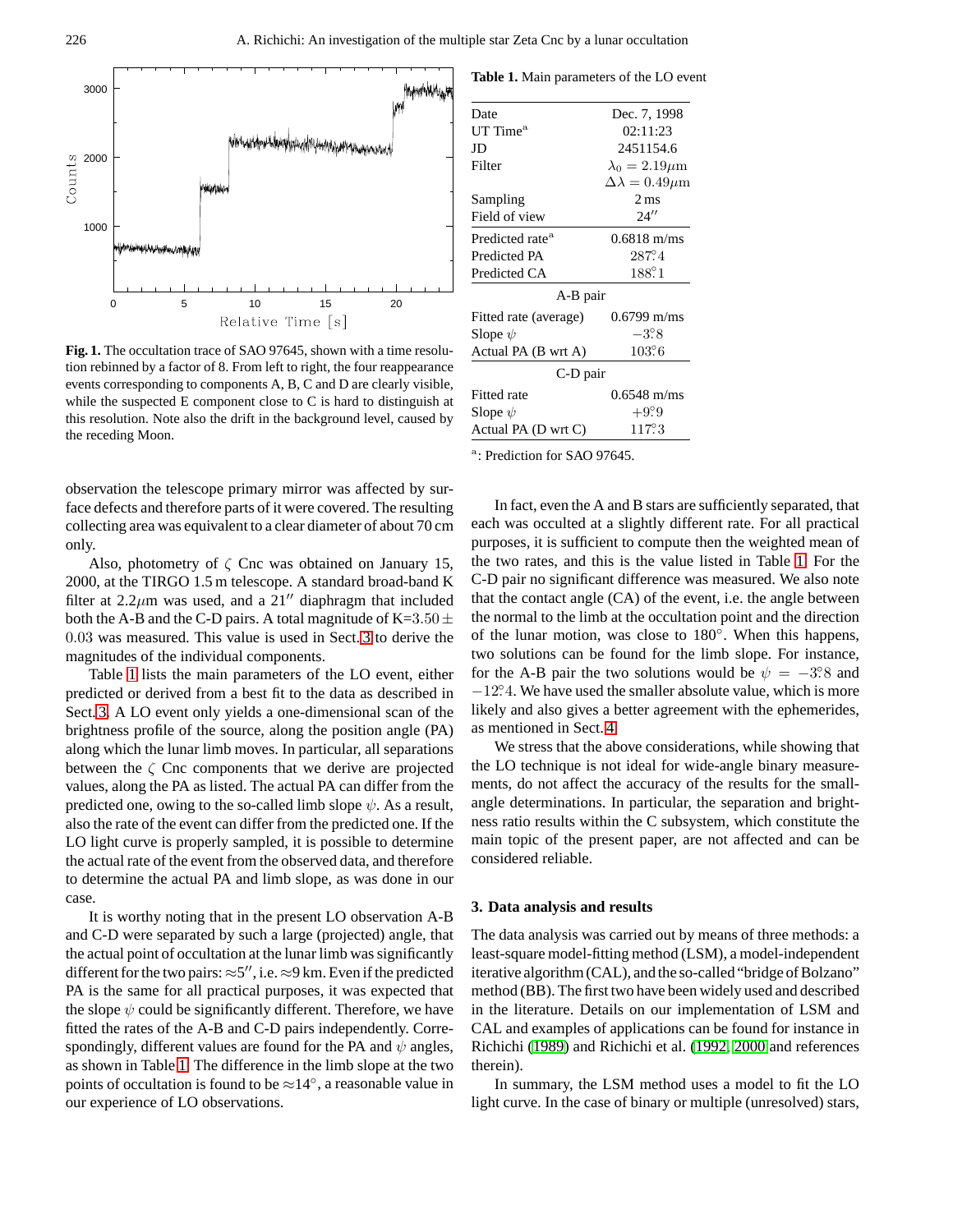<span id="page-2-0"></span>

**Fig. 2.** Top panel: the best LSM fit (solid line) to a section of the light curve encompassing the C-D system only. The dots are the LO data. A 3-component model has been used. Middle panel: the fit residuals (rescaled). Bottom panel: the integral plot of the same section of the ligh curve computed by the BB method. The points at which changes in the slope occur are indicative of the presence of stellar (point-like) components, and are marked by the C,D,E labels. Note the correspondence with the position of the 3 components in the top plot.

the model parameters are the position and brightness of each component, in addition to the rate of the event and the background level. A linear drift of the background was also included in our case. Iterations are stopped when convergence is reached on each parameter, or when changes in the standard deviation of the fit are not significant with respect to the noise. The method is powerful when an a priori model of the source is known. In the case under consideration, models with 2 and 3 components were tried for the C-D pair. Their statistical significance is discussed in Sect. [4.](#page-3-0)

The CAL method is used when no a priori information is known on the source brightness profile. An initial profile (a flat one in our case) is iteratively modified using a Lucy-Richardson algorithm, until some convergence criterion is satisfied. In our case, we stopped iterations when the same standard deviation obtained with the LSM method was reached.

The BB method has been used less widely in the literature. It has been adapted to LO work from the field of civil engineering by Bartholdi, and used for instance by Dunham et al. [\(1973\)](#page-5-0) and Africano et al. [\(1976\)](#page-5-0). It consists in computing a kind of integral running average of the data. The resulting plot consists ideally in a segmented line, where changes in the slope occur at the points at which a star disappears or reappears in the data. The



**Fig. 3.** Top panel: brightness profile recovered by the CAL method, for a 3.2 s section of the light curve centered around the A-B pair. Bottom panel: same, for a 3.2 s section centered around the C-D pair. In this latter, note the additional peak above the noise level, indicative of the presence of component E. The profiles have not been filtered nor apodized, and the irregularities are indicative of the noise level.

method is largely insensitive to white noise and atmospheric fluctuations, and is powerful to detect faint sources which are not readily seen by a visual inspection of the light curve.

The results of the analysis of the LO data by these methods are shown in Figs. 2 and 3. For simplicity, we show the LSM and BB results for the C-D system only. The A-B pair poses no problem of interpretation and only the CAL result is shown in Fig. 3.

The main point is that all 3 methods lead to the presence of an additional component (which we have labelled "E"), in the C-D system. In the case of the LSM analysis, we show the fit for a 3-component model. Note that the fit residuals have a very smooth distribution. To assess the significance of this result, we have computed the normalized  $\chi^2$  (i.e., taking into account the number of parameters used in the model) for the best fits obtained by models with 2 and 3 components. For this, the noise has been estimated on sections of the light curve well separated from the section where the C-D occultation occurs. The result is  $\chi^2$ =1.061 and 1.007 respectively. In terms of goodness-of-fit, the probability that the models with 2 and 3 components represent a good description of the data are 12% and 44% respectively: although this is not sufficient to rule out the 2-component model altogether, it shows that the 3-component model is statistically more significant.

In the case of the BB analysis, the integral plot shown also in Fig. 2 has an obvious change of slope at the time of the reappearance of component C, and an equally clear although less prominent one around the time of component D (note that the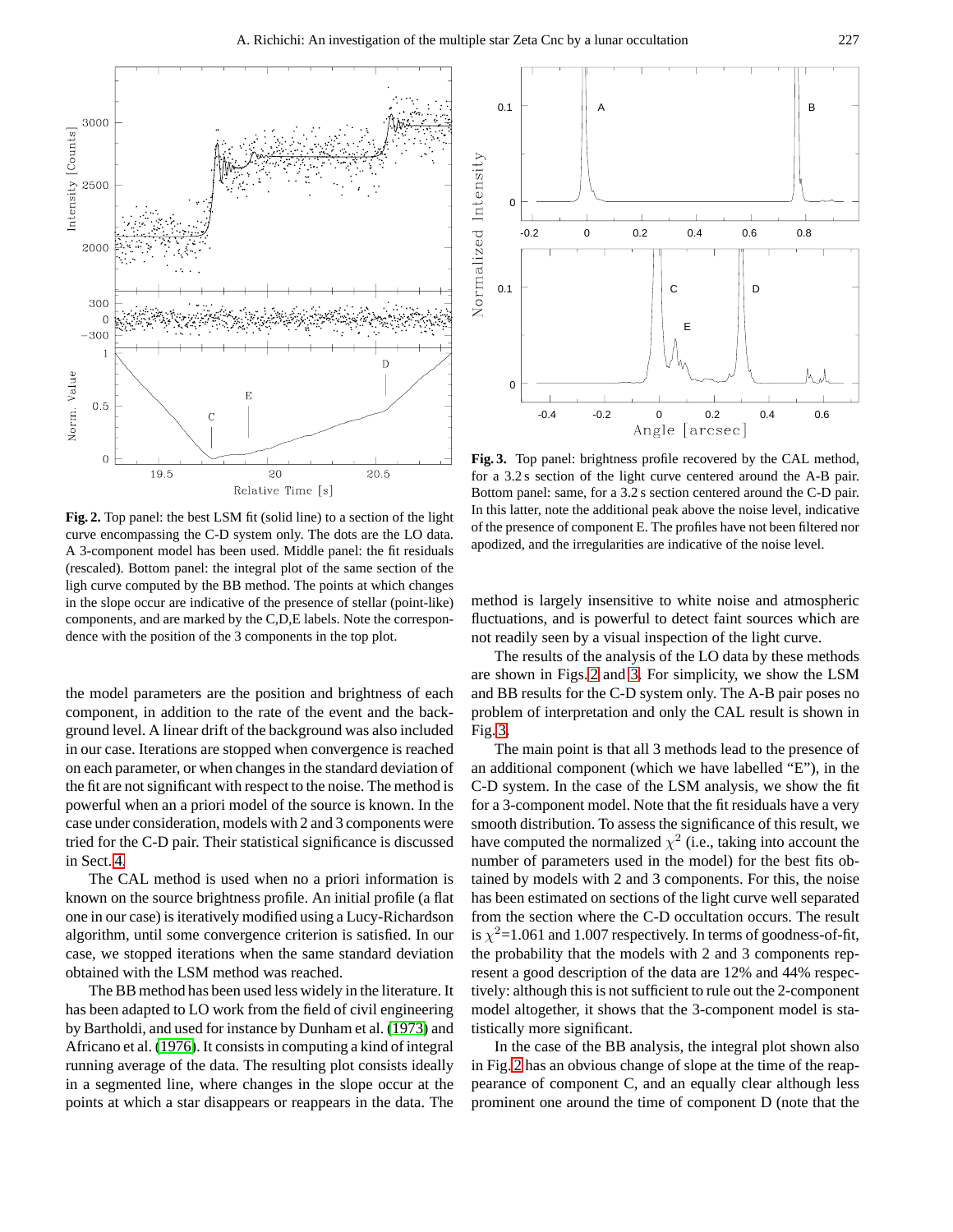<span id="page-3-0"></span>**Table 2.** Summary of results

| Pair    | PA.            | Sep. (mas)    | Br. Ratio         | m <sub>1</sub> | m <sub>2</sub> |
|---------|----------------|---------------|-------------------|----------------|----------------|
|         |                | (projected)   |                   | $K$ -band      |                |
| $A - B$ | $99^\circ.3$   | $774.7 + 2.1$ | $1.305 \pm 0.003$ | 4.60           | 4.89           |
| $A-C$   | $114^\circ$    | $5060+19$     | $1.668 + 0.006$   | 4.60           | 5.15           |
| $C-D$   | $117^{\circ}3$ | $292.8 + 1.3$ | $2.170 + 0.015$   | 5.15           | 5.99           |
| $C-F$   | $117^{\circ}3$ | $63.7 + 0.6$  | $5.582 \pm 0.089$ | 5.15           | 7.02           |

amount of slope rotation is proportional to the intensity of the star and to the fraction of data in which the star signal is present). A smaller slope change can be appreciated also about 0.2 s after C, in agreement with the position of component E in the LSM plot. Note that a small indentation of the plot just after the time of C (and before that of E) is due to the first of the diffraction fringes of C, and not to noise. Also note that both the LSM and the BB analysis have been carried out on a section of the light curve about two times longer than shown, for purpose of clarity, in Fig. [2.](#page-2-0)

Finally, a third independent indication of the E component is given by the CAL analysis shown in Fig. [3.](#page-2-0) In this case, a 3.2 s section of data (longer than that shown in Fig. [2\)](#page-2-0) was analyzed both around the A-B and the C-D pair. The results are superimposed to allow an estimate and a comparison of the noise level of the reconstructions. This is significantly better in the A-B than in the C-D case, owing to the higher combined signal. Several minor structures can be attributed to noise in the C-D reconstructed profile, but what we have identified as E is several sigmas above them. The C-E separation from the CAL analysis is in excellent agreement with that found by the previous methods.

Having commented the evidence for the E component, we think it is also fair to note that its detection is indeed at the limit of what is detectable at the SNR of the light curve. It would be presumptuous to exclude completely the possibility that what we interpret as the E component could be fictitious. We note however that signal fluctuations caused by atmospheric scintillation should average out in the relatively long sections of data that we have considered, and that at least the BB and the CAL method should be insensitive to them. Perhaps the best support for the conclusion that the detection of the E component could indeed be real, comes from the fact that 3 independent approaches to the data analysis, each with a different behaviour against spurious signals, have led to the same result.

Additional evidence from other observations is clearly very desirable, to confirm the reality of E. In Sect. 4, we attempt to explain its presence in the context of all available information, but we stress that at this stage, we have to consider our detection of the E component as tentative only.

The (projected) separation and brightness parameters for this system are listed in Table 2. They have been derived from the LSM fit which, among the three mentioned above, is the only method of analysis capable of giving estimates of the parameters and their formal errors. As said in Sect. [2,](#page-0-0) the A-B and C-D pairs are separated by such a large angle that the limb slope is actually different in the two cases. To compute the PA and separation shown under the A-C entry, we have then used the average of the fitted rates for A-B and C-D listed in Table [1.](#page-1-0) The error is correspondingly large in this case. However, the importance of the determination for this wide-angle pair is relative, since it is an easy target for other observational techniques and it is reported here only for completeness.

We note that the results of Table 2 do not depend strongly on the tentative presence of component E in the system. In particular, the projected separations are unaffected, and the C-D brightness ratio would have to be increased by 5.4%, in case of a fit without the E component.

#### **4. Discussion**

The  $\zeta$  Cnc has been recognized initially as a binary star, and later as a triple, already by visual observers and studied as such for over 200 years. Literally thousands of observations have been recorded, sometimes with conflicting interpretations, and often with confusing conventions on the designations of the components. Already in 1831, J.F.W. Herschel recognized that the more distant C companion had an apparent orbit which showed perturbations, and a fourth, unseen companion was postulated by O. Struve, leading to a heated debate with C. Flammarion. An excellent detailed account, with many interesting historical insights, has been provided recently by Griffin [\(2000\)](#page-6-0). We refer the reader to this latter, since it is not possible in the limited space of this paper to condense all the astrometric, photometric, and spectroscopic observations and interpretations on this star.

For the purpose of the present discussion, we will summarize the basic information on the system as follows. Our choice of designations has been stated already in the introduction. Stars A and B have masses estimated at 1.11 and  $1.00 M_{\odot}$  respectively, and form a system with an orbital period of about 59 years and a mean angular separation just under  $1''$  (secular perturbations are also present, see Heintz [1996,](#page-6-0) H96 hereafter). The C companion is more distant, and orbits the A-B pair in about 1100 years. Its motion shows epicycles, which have led to the inference of an unseen D companion. The period of D around C is about 17 years, and masses for C and D were estimated in H96 at 0.99 and  $0.93 M_{\odot}$  respectively. Thus the system is fairly unusual, in that its components seem to have very similar masses.

For what concerns the astrometry of the A-B pair, we note that our result listed in Table 2 is in good agreement with the H96 ephemerides. Since this is a relatively well-studied pair, we do not concern ourselves further with it and we turn our attention to the C-D system.

The D component has escaped numerous attempts of detection by visual observers first, and by speckle interferometry more recently (McAlister [1977, 1978;](#page-6-0) McAlister & Degioia [1979;](#page-6-0) McAlister & Hendry [1982;](#page-6-0) Bagnuolo et al. [1992;](#page-5-0) Al-Shukri et al. [1996;](#page-5-0) Douglass et al. [1997;](#page-5-0) Fu et al. [1997;](#page-6-0) Hartkopf et al. [1997;](#page-6-0) Germain et al. [1999\)](#page-6-0). A LO of ζ Cnc was also observed in the visible by Meyer et al. [\(1995\)](#page-6-0), who did not detect the D component. In this context, it should be mentioned that McCarthy [\(1983, 1986\)](#page-6-0) reported infrared speckle observations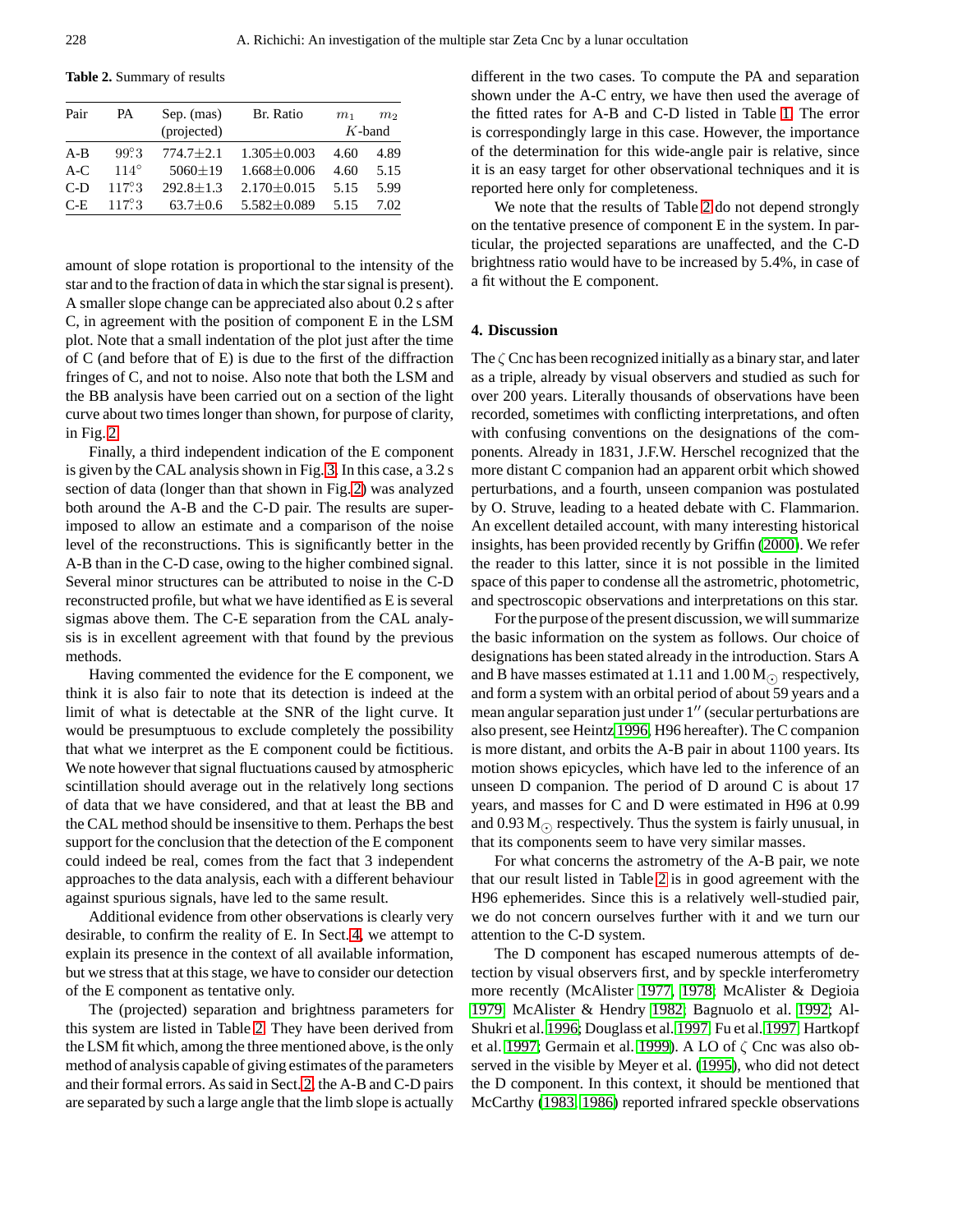<span id="page-4-0"></span>

**Fig. 4.** The orbit of  $\zeta$  Cnc D around the C component, computed from the orbital parameters and the mass ratio given by H96 (solid line). The D positions observed by HGM are superimposed as solid triangles, together with the lines of possible solutions for the positions of the D and E components from Table [2.](#page-3-0) Also marked are the epochs of the AO and LO observations on the H96 orbit (dots labeled by dates).

in which he detected  $\zeta$  Cnc C to be a triple star. However, quantitative details of this interesting report are missing, and Griffin [\(2000\)](#page-6-0) has noted additional difficulties.

Therefore, at the time of the present LO observation, the D component still constituted somewhat of a puzzle, and it was repeatedly suggested that it could be a cool white dwarf. This component is well detected in the LO data. However, we must first mention that during the preparation of this paper, we have learned about adaptive optics near-IR imaging observations carried out at the beginning of 2000, which also detected the D component (Griffin priv. comm., and Hutchings et al. [2000,](#page-6-0) HGM hereafter). Although their observation took place at a later date than ours, these authors independently and more promptly identified the D component and discussed its properties.

In addition to a general agreement with the H96 ephemerides, the main result of HGM is that the near-IR brightness of the D component is not consistent with a single star having the mass estimated by astrometric considerations. Rather, HGM postulate that D itself is a binary, composed of two M dwarf stars.

With the present LO observation, we are in a position to add further data on the D component. To start with the astrometry, it is useful to convert the H96 ephemerides for the C component, into an orbit of D around C. For this, we have assumed the mass ratio  $f=0.99/0.93$  between C and D given in H96. The result is shown in Fig. 4. It can be noted that the agreement of the observed D positions, both by adaptive-optics (AO) and LO, with the H96 ephemerides is satisfactory at a first approxima-



**Fig. 5.** Quality of a fit to the data shown in Fig. [2,](#page-2-0) when a binary is replaced for component D. The binary has K-band brightness ratio of 1:1 (squares) and 2:1 (triangles). The  $\chi^2$  ratio is relative to the fit with D as a single star.

tion. These latter predict  $116^\circ$  and  $0\rlap{.}^{\prime\prime}32$  in 1998.93, and 91 $^\circ$  and 0. 34 in 2000.10 (Heintz, priv. comm.).

A closer inspection however reveals that both the LO and the AO determinations of the position of the D component fall a little short of the H96 prediction. In the case, of the LO measurement, the discrepancy is about 25 mas. We also note that the Hipparcos Transit Data (HTD) seem to indicate a similar trend, as discussed in the note added in proof. Further observations, as well as a more detailed analysis of the HTD, are needed to verify the H96 orbit, and possibly to reveal the effect of an additional component in the system.

For what concerns the brightnesses, HGM did not obtain absolute photometry of the C-D system, and only report relative color differences in the J band and in FeII and Br $\gamma$  narrow filters. We can reinforce their argument, by providing standard K-band photometry. The value for D is close to K=6.0 mag (see Table [2\)](#page-3-0). This rules out the possibility of a white dwarf. HGM have used the argument of mass and brightness, to suggest that if the C component has spectral type G0V (Griffin [2000\)](#page-6-0), then D cannot be a single star and should be composed of two early M dwarfs. Our photometry is consistent with this conclusion.

However, we must note that what we have tentatively identified as the E component does not fulfil the requisites of the companion to  $\zeta$  Cnc D postulated by HGM. In particular, it is too far from D itself. In the HGM hypothesis, the two D components should have similar masses. In case of a relatively large separation, a substantial perturbation of the radial velocity of C would have been noticed – not to mention the likely instability of the system.

Therefore, we have to conclude that the D component was unresolved also in our observation. We have tried to estimate the maximum separation of a binary, which would still be consistent with our data. We have plotted in Fig. 5 the relative  $\chi^2$  increase in the fit when a binary is replaced for component D, with different values of separation and brightness ratio. Note that the curves are not symmetric, since it is easier to detect a binary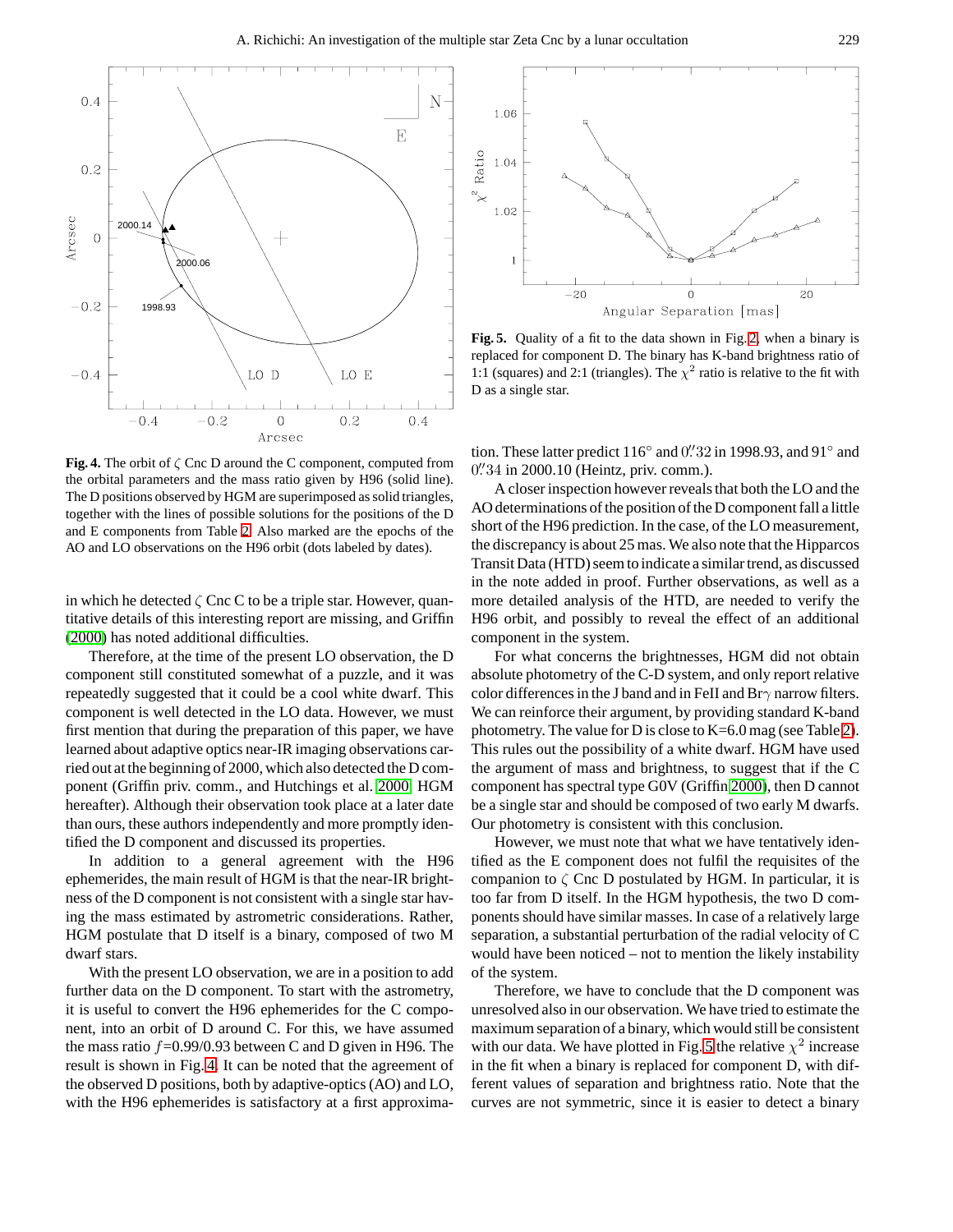<span id="page-5-0"></span>companion when the primary is occulted. As expected, Fig. [5](#page-4-0) shows that the detection would be problematic for a brightness ratio significantly different from unity. Using a 3% increase in the relative  $\chi^2$  of the fit as a criterion for possible detection (the E component is at a 5.5% level, as mentioned in Sect. [3\)](#page-1-0), we conclude that a (projected) separation  $\leq 20-30$  mas constitutes an upper limit for a companion to D with comparable K-band brightness.

Concerning our suggested E component, we would be led to conclude that, if confirmed, this should constitute an additional star in the system. The main difficulty is to explain why no effects of its presence were noticed so far, either in the astrometry or in the radial velocities. Based on a distance of about 25 pc, the absolute brightness of E should be  $K \approx 6.0$ , suggesting a M2 to M5 spectral type. Correspondingly, its mass should be approximately one-half that of D. The LO result would imply a minimum C-E separation of  $\approx$  1.6 AU. With a total mass of  $\approx$ 1.4 M<sub> $\odot$ </sub>, the minimum period would be less than two years. The astrometric effect on C would be at a level of 1/3 of the C-E separation, i.e. 0" 02. We note that all three AO and LO observations of the D component show a positive difference of observed minus predicted position angle, possibly hinting at a (small) systematic correction needed in the ephemerides.

As for the effect on the radial velocities, the frequency and length of the available measurements are adequate in principle to detect 2-years periodicities. The peak amplitude in radial velocity expected for a 2-year orbit of 0.5 AU (again, assuming a 1:3 mass ratio between E and C) would be  $\approx$ 7 km/s. The rms scatter of the O-C residuals of the most recent solution by Griffin [\(2000\)](#page-6-0), who combined data from different instruments, is about 0.5 km/s. Therefore, one would have to assume a rather small inclination angle of the orbit ( $|i| < 5^{\circ}$ ). We note however, that this depends strongly on parameters such as the actual semiaxis and eccentricity, (and less strongly on the actual mass), for which no sufficient information is available.

We conclude that the presence of the E component is not ruled out by the currently available astrometric and spectroscopic data, although strong constraints would have to be imposed. Of course, it is premature at this stage to draw any quantitative conclusions, and clearly further observations are very desirable to confirm the reality of E.

## **5. Conclusions**

We have analyzed in detail a lunar occultation of  $\zeta$  Cnc, obtained in the course of a routine program of binary star observations described by Richichi et al. [\(2000\)](#page-6-0).

This star is a multiple system, that can be conveniently separated into the A-B and the C sub-systems. In addition to the well-studied A, B and C components, we detect the D component which has long been inferred from orbital perturbations. This component was also imaged by adaptive optics (Hutchings et al. [2000\)](#page-6-0) while the present paper was in preparation. We confirm their results, and provide independent K-band photometry, which strengthens the argument that led Hutchings et al. [\(2000\)](#page-6-0) to suggest that D should be composed of two close early

M dwarf stars. The D star is unresolved in our observation, and we provide upper limits for the separation of a companion with different brightness ratios.

Additionally, we detect a further signature in the lunar occultation trace. Although the detection of this component is at the limit of what can be extracted from the data, it is confirmed by three independent data analysis methods, two of which are largely insensitive to signal fluctuations introduced by atmospheric noise. Tentatively, we interpret this as a further component (E) in the system. If real, E should be much closer to C than D. It could be a M2 to M5 dwarf, with a period as short as  $\approx$ 2 years. We estimate the effects expected on the astrometry and radial velocity of C, and conclude that they are not inconsistent with the measurements currently available, although strong contraints on the orbital inclination of C-E would have to be assumed.

Obviously, further observations of the  $\zeta$  Cnc C system are very desirable, both in the near-IR and in the visual range. These will permit to confirm the presence of the E component, to estimate the spectral types, and to follow the orbits and obtain direct determinations of the masses. The radial velocities are already at a level that permits to constrain very significantly the range of permitted inclination angles. Further observations with high accuracy might confirm or rule out the E component.

Brightnesses between V=9.5 and 11.5 mag can be predicted for the D and E components. Given also the small separations involved, direct infrared detections of the E component should be possible at very large telescopes by means of speckle interferometry or adaptive optics. Visual observations could be significantly more difficult, in view of the difficulties to use such methods at shorter wavelengths. No other LO observations can be observed until the next series, which will begin in 2010 only. The  $\zeta$  Cnc C system will constitute an ideal target for the large interferometers soon to become operative, such as the Keck and the VLTI.

*Acknowledgements.* We are indebted to R.F. Griffin for his detailed comments and helpful suggestions, and for providing a copy of the paper by Hutchings et al. [\(2000\)](#page-6-0) in advance of publication. We also thank W. Heintz and A. Tokovinin for several clarifying discussions. The observer for the LO event was B. Stecklum. The detection of the D component in the Hipparcos Transit Data was pointed out by the referee, Dr. C. Fabricius. The K band photometry was obtained by G. Calamai. This research has made use of the *Simbad* database, operated at CDS, Strasbourg (France).

#### **References**

- Africano J.L., Evans D.S., Fekel F.C., Ferland G.J., 1976, AJ 81, 650 Al-Shukri A.M., McAlister H.A., Hartkopf W.I., Hutter D.J., Franz O.G., 1996, AJ 111, 393
- Bagnuolo W.G., Mason B.D., Barry D.J., Hartkopf W.I., McAlister H.A., 1992, AJ
- Douglass G.G., Hindsley R.B., Worley C.E., 1997, ApJS 111, 289
- Dunham D.W., Evans D.S., McGraw J.T., Sandmann W.H., Wells D.C., 1973, AJ 78, 482